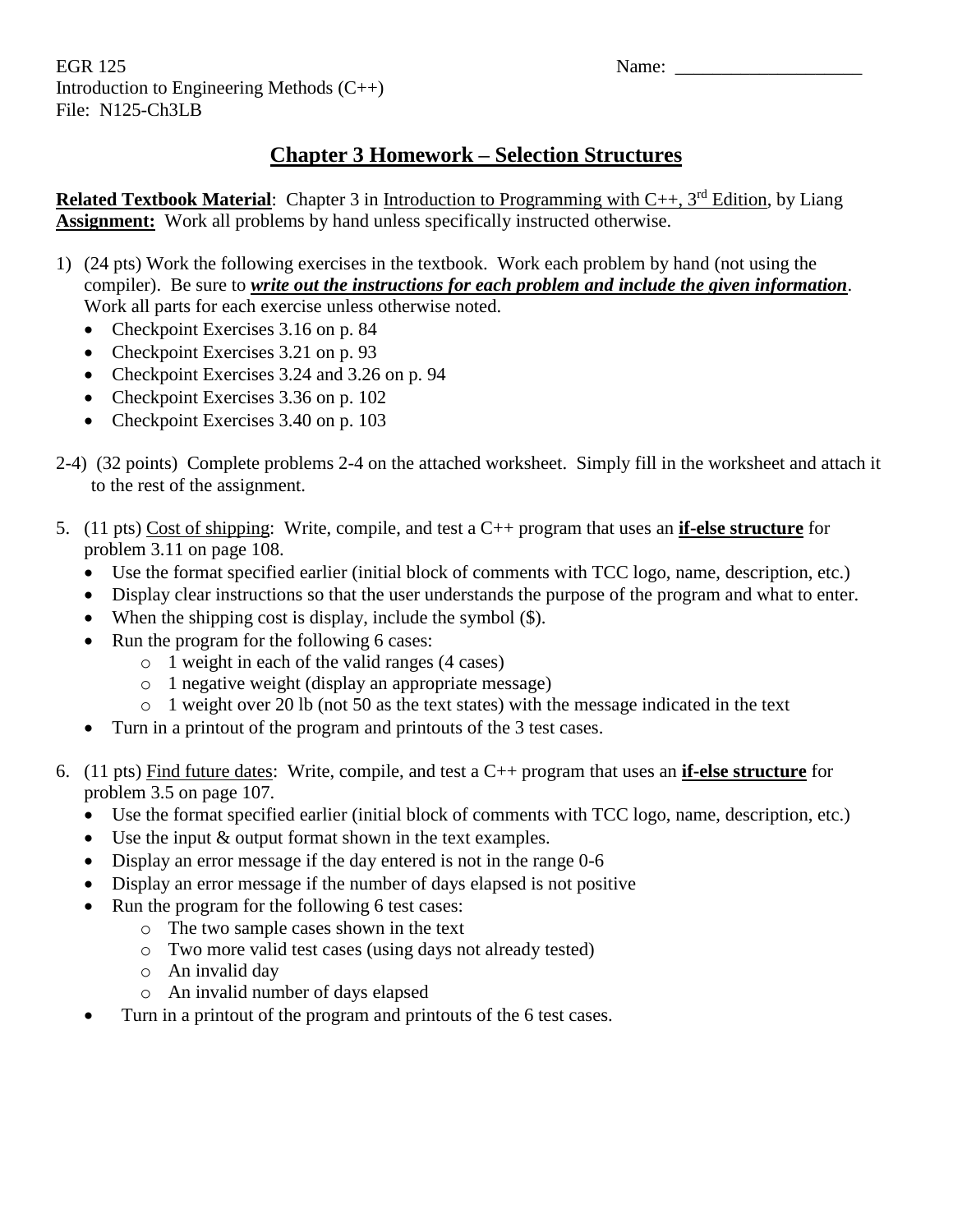- 7. (11 pts) Day of the week: Write, compile, and test a C++ program that uses a **switch structure** where the user is prompted to enter a number  $(0 - 6)$  corresponding to the days of the week  $(0 = \text{Sunday}, 1 = \text{Monday})$ , etc.) and the program should display the name of the day. For example, if the user enters 2, the program should output Tuesday.
	- Use the format specified earlier (initial block of comments with TCC logo, name, description, etc.)
	- Give clear instructions so that the user knows what to enter.
	- Display an error message if the day entered is not in the range 0-6
	- Run the program for the following 5 test cases:
		- o Valid cases for 3 different days of the week
		- o A negative input
		- $\circ$  An input  $>= 7$
	- Turn in a printout of the program and printouts of the 5 test cases.
- 8. (11 points) Convert temperature: Write, compile, and test a C++ program that uses a **switch structure** where the user is prompted to enter a temperature and a unit (c, C, f, or F). If the temperature is entered in degrees Fahrenheit it should be converted to degrees Celsius. If the temperature is entered in degrees Celsius it should be converted to Fahrenheit. Hint: Read the temperature as a double and the unit as a char. *Example*: Input:  $35.2 \text{ c}$  Output:  $35.2 \text{ degrees } C = 95.4 \text{ degrees } F$ 
	- Use the format specified earlier (initial block of comments with TCC logo, name, description, etc.)
	- Give clear instructions so that the user knows what to enter.
	- The output should display the result in both degrees C and degrees F as real numbers.
	- The program should print an error message if an invalid unit is entered.
	- Test the program for the 7 inputs shown below.
		- $\circ$  0 c
		- o 100 C
		- o 35.2 c
		- o 32 f
		- o 212 F
		- o 95.4 F
		- o Any number followed by an invalid letter
	- Turn in a printout of the program and printouts of the 7 test cases.